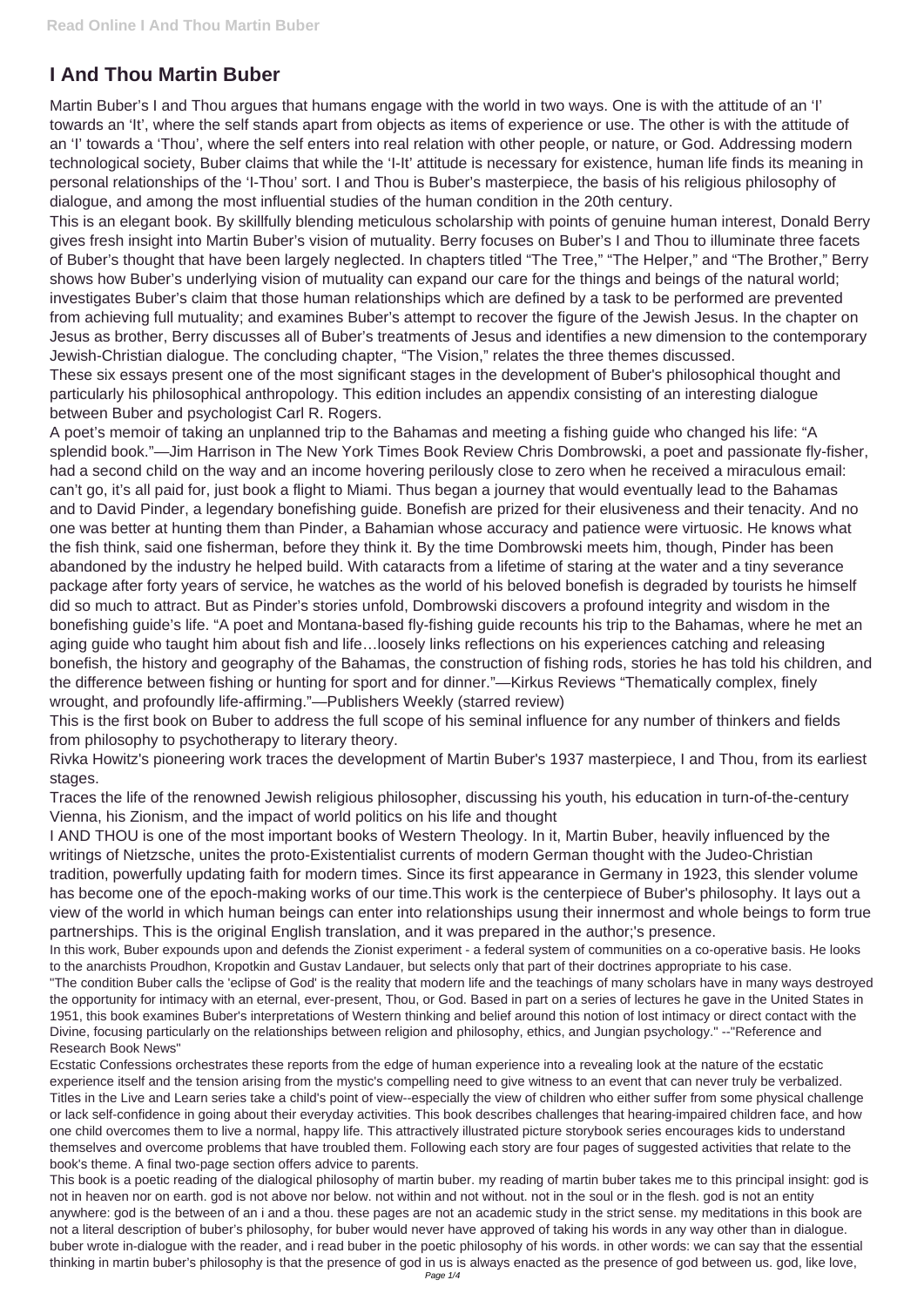like poetry, is a deed we do. the god-deed is actualized not in rituals or temples, but in the practices of the sacraments of the neighbor. for there is nothing we can predicate of god, but we can still meet god in the embrace of the neighbor. we meet god as we meet with one another in genuine relationship. god is not in the relationship, god is the relationship. god is no-thing, but there is nothing that isn't god in the between of an i and a thou.

Attempts to show the religious dimension in many special spheres of man's cultural activity.

Edited by Profesor Nahum N. Glatzer and Paul Mendes-Flohr "No matter how brilliant it may be, the human intellect that wishes to keep to a plane above the events of the day is not really alive," wrote Martin Buber in 1932. The correspondence of Martin Buber reveals a personality passionately involved in all the cultural and political events of his day. Drawn from the three-volume German edition of his correspondence, this collection includes letters both to and from the leading personalities of his day—Albert Einstein and Albert Schweitzer, Hemann Hesse, Franz Kafka, and Stefan Zweig, Theodor Herzl, Chaim Weizmann, David Ben-Gurion, S.Y. Agnon, Gershom Scholem, and Franz Rosenzweig. These exchanges capture the dynamics of seven decades of lived history, reflected through the eyes of a man who was the conscience of his generation. One of the leading spiritual thinkers of the twentieth century, Buber is best known for his work of religious existentialism, I and Thou. A prime mover in the German-Jewish renaissance of the 1920s, he taught comparative religion and Jewish ethics at the University of Frankfurt. Fleeing the Nazis in 1938, Buber made his home in Jerusalem, where he taught social philosophy at the Hebrew University. As resident sage of Jerusalem, he developed an international reputation and following, and carried on a vigorous correspondence on social, political, and religious issues until the end of his life. Included in this collection are Buber's exchanges with many Americans in the latter part of his life: Will Herberg, Walter Kaufmann, Maurice Friedman, Malcolm Diamond, and other individuals who sought his advice and guidance. In the voices of these letters, a full-blooded portrait emerges of a towering intellect ever striving to live up to philosophy of social engagement.

The I-Thou controversy between Heidegger and Buber is a significant but often overlooked issue in philosophy and theology. In one of the first books to truly address the subject, Haim Gordon explores the arguments of both Martin Heidegger and Martin Buber regarding the The I-Thou relationship and its significance for human existence. After examining the fundamental ontology of Heidegger, set beside the ontological insights of Buber concerning this relationship, Gordon concludes that each of these important twentieth-century philosophers was guilty of ignoring the contributions made by the other to the study of ontology and being.

Martin Buber was professor of the history of religions and Jewish religion & ethics from 1923 to 1933 at the University of Frankfurt. He resigned in 1933, after Hitler came to power, and immigrated to Israel where he taught at the Hebrew University in Jerusalem. Buber wrote numerous books during his lifetime (1878-1965) and is best known for I and Thou and Good and Evil. His philosophy of dialogue-that is, the 'I-Thou' relationship which affirms each individual as being of unique value-is extremely well-known and has influenced important Protestant theologians like Karl Barth, Emil Brunner, Paul Tillich, and Reinhold Niebuhr. There is truly no genuine understanding of contemporary Jewish and Christian theology without reference to Martin Buber. His appeal is vast - not only is he renowned for his translations of the Old Testament but also for his interpretation of Hasidism, his role in Zionism, and his writings in both psychotherapy and political philosophy.

This volume of essays constitutes a critical evaluation of Martin Buber's concept of dialogue as a trans-disciplinary hermeneutic method. So conceived, dialogue has two distinct but ultimately convergent vectors. The first is directed to the subject of one's investigation: one is to listen to the voice of the Other and to suspend all predetermined categories and notions that one may have of the Other; dialogue is, first and foremost, the art of unmediated listening. One must allow the voice of the Other to question one's pre-established positions fortified by professional, emotional, intellectual and ideological commitments. Dialogue is also to be conducted between various disciplinary perspectives despite the regnant tendency to academic specialization. In recent decades, an increasing number of scholars have come to share Buber's position to foster cross-disciplinary conversation, if but to garner, as Max Weber aruged, "useful questions upon which he would not so easily hit upon from his own specialized point of view." Accordingly, the objective of this volume is to explore the reception of Buber's philosophy of dialogue in some of the disciplines that fell within the purview of his own writings: Anthropology, Hasidism, Religious Studies, Psychology and Psychiatry.

The Text as Thou establishes Martin Buber's central concept of I-Thou as the heart of a dialogical theory of textual interpretation and a narrative method for explicating Jewish philosophy and theology. Part One takes up Buber's application of his hermeneutic method to the texts of Hasidism and the Bible and the way in which that method can be applied to secular texts as well. His development of a dialogical hermeneutics links Buber to such contemporary theorists as Gadamer, Ricoeur, and Bakhtin. Part Two demonstrates that narrative provides privileged access to Buber's thought. By the retelling of Hasidic tales, biblical stories, and autobiographical anecdotes with powerful immediacy and concreteness, Buber succeeds in a daring attempt to formulate a modern narrative Jewish theology. Taken together, Buber's dialogical hermeneutics and narrative theology constitute a key element in the contemporary revival of the Jewish midrashic imagination. Martin Buber's classic philosophy of dialogue, I and Thou, is at the core of Kenneth Paul Kramer's scholarly and impressive guide. The three main parts of Kramer's work parallel the three key sections of I and Thou while focusing on Buber's concepts of nature, turning, spirit-becoming-forms, true community, the real I, and the eternal Thou. Kramer also illuminates Buber's two fundamental dialogues: the I-Thou and the I-It, Kramer clarifies, puts into practice, and vigorously affirms the moral validity of Buber's philosophy - with its extension to love, marriage, the family, the community, and God - in the conviction that "genuine dialogue" will produce better relations with one another, the world, and God. Originally published in 1991, this book focuses on a major problem in the philosophy of Martin Buber. This is the topic of immediacy which is presented in terms of the contact between human beings on the one hand, and man and God on the other. The basic theme throughout is whether the I-Thou relation refers to immediate contact between human beings, as Buber saw it, or whether that relation is something established or aspired to. This is an important study which should be consulted in any future discussion of Martin Buberâe(tm)s thought. At the same time, it raises critical issues for recent European philosophy. Students of philosophy, and religious and social thought will find its critical exposition extremely helpful.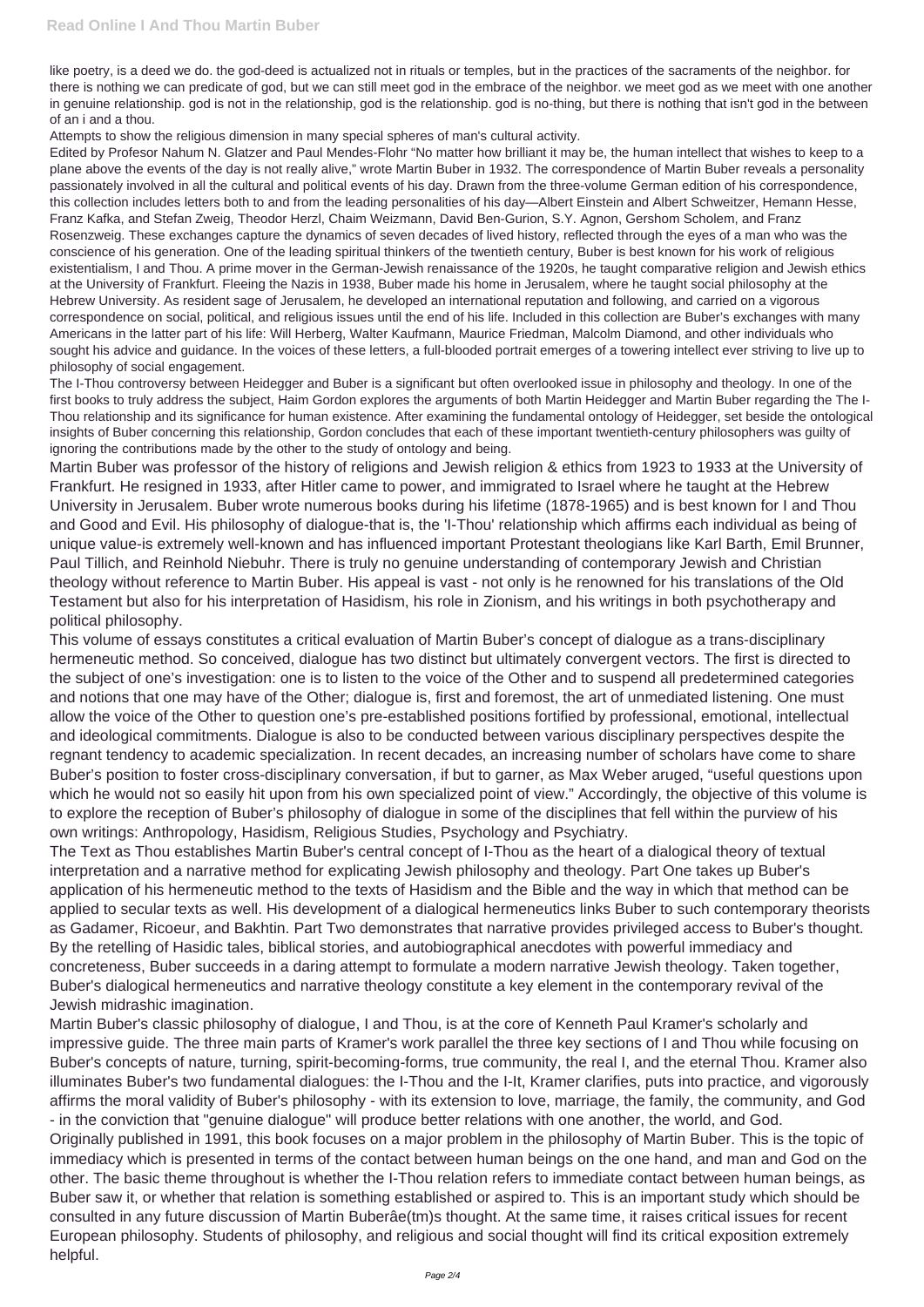Learning Through Dialogue offers an alternative approach to teaching and learning, which utilizes Martin Buber's dialogical principles: turning toward, addressing affirmatively, listening attentively, and responding responsibly. The book first presents Buber's educational theory and method and second presents specific examples of how Buber's dialogical philosophy can be applied in the classroom.

Edited by Nahum N. Glatzer With a new Foreword by Rodger Kamenetz "The question I put before you, as well as before myself, is the question of the meaning of Judaism for the Jews. Why do we call ourselves Jews? I want to speak to you not of an abstraction but of your own life . . . its authenticity and essence." With these words, Martin Buber takes us on a journey into the heart of Judaism—its spirit, vision, and relevance to modern life.

Martin Buber: The Life of Dialogue, the first study in any language to provide a complete overview of Buber's thought, remains the definitive guide to the full range of his work and the starting point for all modern Buber scholarship. Maurice S. Friedman reveals the implications of Buber's thought for theory of knowledge, education, philosophy, myth, history and Judaic and Christian belief. This fully revised and expanded fourth edition includes a new preface by the author, an expanded bibliography incorporating new Buber scholarship, and two new appendices in the form of essays on Buber's influence on Emmanuel Levinas and Mikhail Bakhtin.

A corrected and extensively annotated version of the sole meeting between two of the most important figures in twentieth-century intellectual life.

Better than any other single work, Daniel enables us to understand the significance of the transition Buber made from his early mysticism to the philosophy of dialogue. The book is written in the form of five dialogues, in each of which Daniel and his friends explore a crucial philosophical problem-the nature of interconnection of unity, creativity, action, form, and realization as these illuminate the relations of man to God and the world. Daniel occupies a central position in Buber's life work.

Emmanuel Levinas and Martin Buber -- considered by many the most important Jewish philosophers since the 12th century sage Maimonides -- knew each other as associates and friends. Yet although their dialogue was instructive at times, and demonstrated the esteem in which Levinas held Buber, in particular, their relationship just as often exhibited a failure to communicate. This volume of essays is intended to resume the important dialogue between the two. Thriteen essays by a wide range of scholars do not attempt to assimilate the two philosopher's respective views to each other. Rather, these discussions provide an occasion to examine their genuine differences -- difference that both Levinas and Buber agreed were required for genuine dialogue to begin. Presents a new view of the Taoist classic, The Chuang Tzu, through the lens of Buber's translation and his philosophy developed in I and Thou and later works.

Describes the origins, structure, and meaning of the leading philosophic work by the Jewish religious scholar.

## I and ThoueBookIt.com

## Publisher description

I and Thou is a summons calling us to dialogue today. Like the call Buber himself received, the book invites us to encounter the Other, our counterparts both human and eternal. Buber's spiritual awakening, his engagement with his people and his times, his wide reading, and his grief are contexts that open up this call to us to join with him in the fullness of a life of dialogue. If we follow Buber into his study, into the struggle of his inner life, into his achievement of dialogical existence--he opens up the wonders of I and Thou to us as his testament and his call to us to turn to dialogue, and he shows us the path to the fulfillment of that life. This book ushers us to that place.

This new paperback edition brings together volumes one and two of Buber's classic work Takes of the Hasidim, with a new foreword by Chaim Potok. Martin Buber devoted forty years of his life to collecting and retelling the legends of Hasidim. "Nowhere in the last centuries," wrote Buber in Hasidim and Modern Man, "has the soul-force of Judaism so manifested itself as in Hasidim... Without an iota being altered in the law, in the ritual, in the traditional life-norms, the long-accustomed arose in a fresh light and meaning." These marvelous tales—terse, vigorous, often cryptic—are the true texts of Hasidim. The hasidic masters, of whom these tales are told, are full-bodied personalities, yet their lives seem almost symbolic. Through them is expressed the intensity and holy joy whereby God becomes visible in everything.

This work has been selected by scholars as being culturally important and is part of the knowledge base of civilization as we know it. This work is in the public domain in the United States of America, and possibly other nations. Within the United States, you may freely copy and distribute this work, as no entity (individual or corporate) has a copyright on the body of the work. Scholars believe, and we concur, that this work is important enough to be preserved, reproduced, and made generally available to the public. To ensure a quality reading experience, this work has been proofread and republished using a format that seamlessly blends the original graphical elements with text in an easy-to-read typeface. We appreciate your support of the preservation process, and thank you for being an important part of keeping this knowledge alive and relevant. An inspirational introduction to Buber's I and Thou, showing the dynamic possibilities of spirituality between us. Examples from Ross's own life-as a hospital chaplain, social worker, congregational rabbi, father, and husband-illustrate Buber's notoriously difficult-to-understand ideas about how we encounter God and each other.

Sensible artistic advice and lively personal anecdotes in rare important work by famed Surrealist. Filled with Dali's outrageous egotism and unconventional humor, insights into modern art and his own drawings in the margins.

The first major biography in English in over thirty years of the seminal modern Jewish thinker Martin Buber An authority on the twentieth-century philosopher Martin Buber (1878–1965), Paul Mendes-Flohr offers the first major biography in English in thirty years of this seminal modern Jewish thinker. The book is organized around several key moments, such as his sudden abandonment by his mother when he was a child of three, a foundational trauma that, Mendes-Flohr shows, left an enduring mark on Buber's inner life, attuning him to the fragility of human relations and the need to nurture them with what he would call a "dialogical attentiveness." Buber's philosophical and theological writings, most famously I and Thou, made significant contributions to religious and Jewish thought, philosophical anthropology, biblical studies, political theory, and Zionism. In this accessible new biography, Mendes-Flohr situates Buber's life and legacy in the intellectual and cultural life of German Jewry as well as in the broader European intellectual life of the first half of the twentieth century.

Scholar, theologian and philosopher, Martin Buber is one of the twentieth century's most influential thinkers. He believed that the